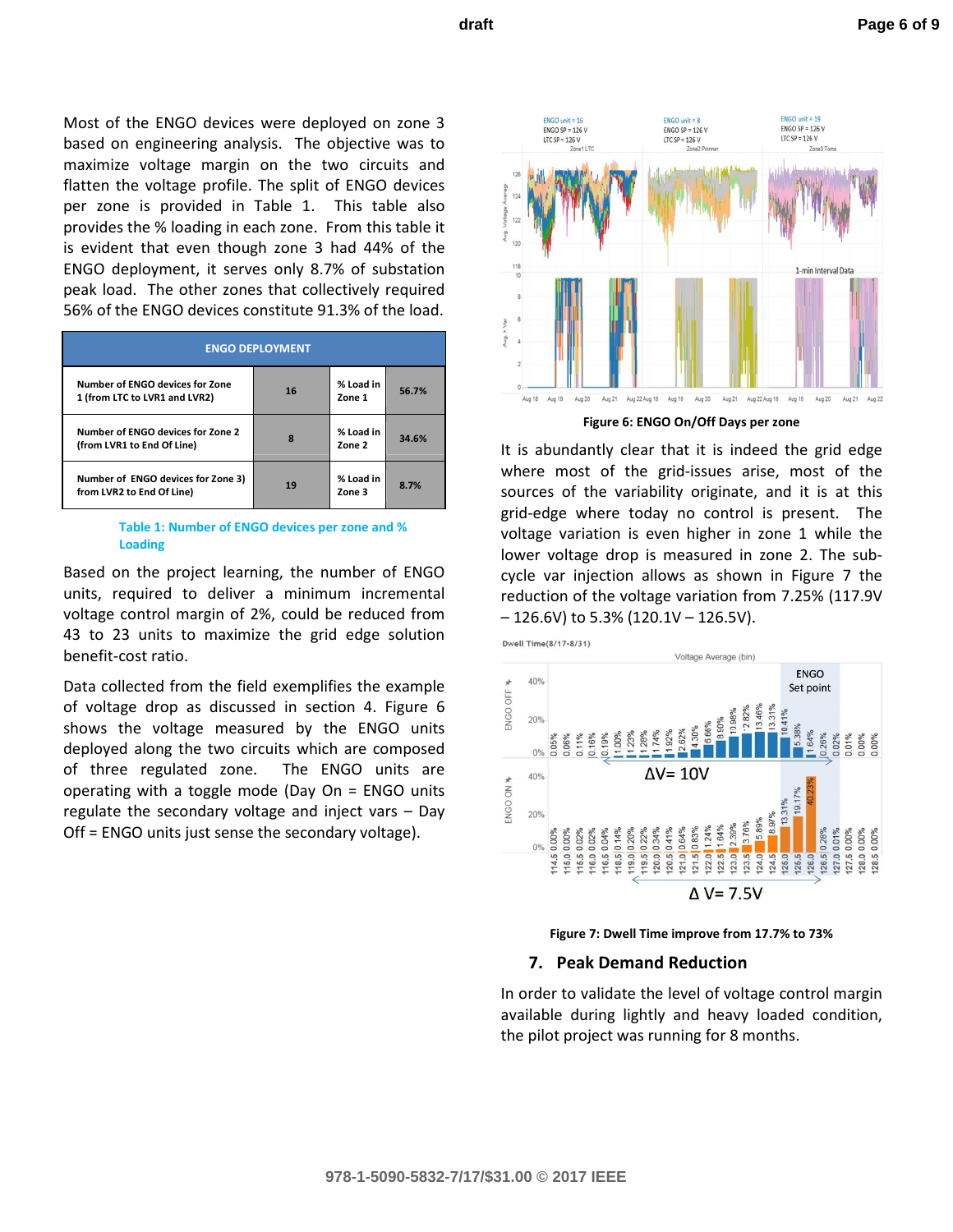

**Figure 8: Switx City Voltage Regulating Zone**

As shown in Figures 9 and 10, the voltage control margin per zone will vary as function of the loading condition during lightly and heavy loaded seasons. No peak demand reduction could be achieved in zone 1 (56.7% of the substation peak load) during heavy loaded condition.

A minimum weighted average voltage control margin of 1.1% was measured when ENGOs Off and of 3% when ENGOs On.





**Figure 9: Voltage Margin During ON/OFF (Heavy Loaded)**

In case of lightly loaded condition, a minimum weighted average voltage control margin of 4.9% was measured when ENGOs Off and of 7.0% when ENGOs On.



**Figure 10: Voltage Margin During ON/OFF (Lightly Loaded)**

Based on the field data, a grid edge solution could increment an additional voltage control margin by a minimum of 1.9% up to 2.4%.

As LVR's and LTC's were not automated, Voltage set point was set manually. It was decided to have weekly CVR event. The table 2 shows the different phases of the testing plan defined jointly between UDWI and **REC R E C R REN EM RG TUNE** the different value streams such as the available voltage control margin, the voltage variation reduction, the technical loss reduction and finally the CVR factor for Demand.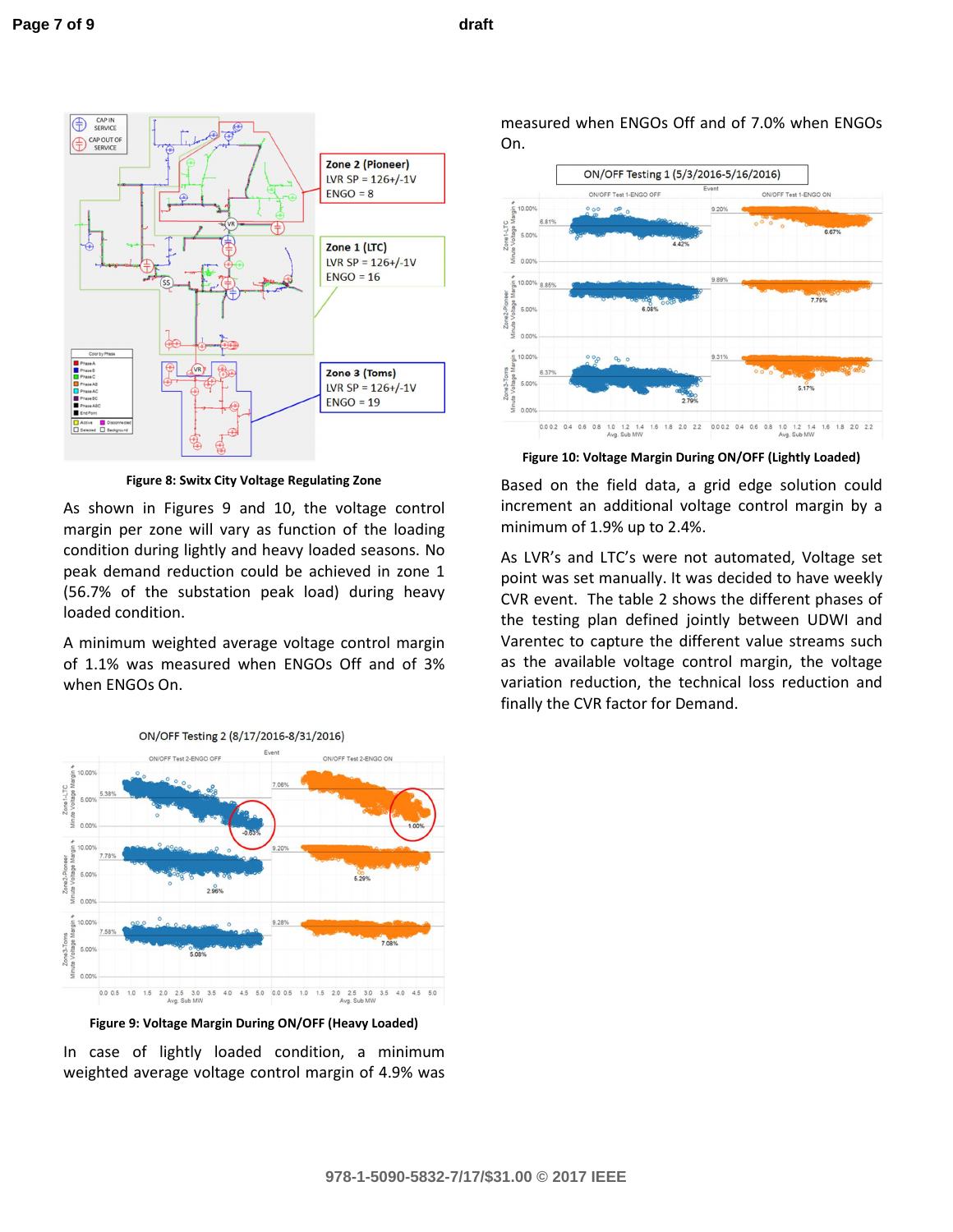| Event                                                             | Date                   | Zone          | <b>LTC/LVR SP</b> | <b>ENGO SP</b> |
|-------------------------------------------------------------------|------------------------|---------------|-------------------|----------------|
| ON/OFF Test 1-ENGO ON                                             |                        | Zone1-LTC     | 126               | 126            |
|                                                                   |                        | Zone2-Pioneer | 126               | 126            |
|                                                                   | 5/3/2016               | Zone3-Toms    | 126               | 126            |
| ON/OFF Test 1-ENGO OFF                                            | 5/16/2016              | Zone1-LTC     | 126               | 126            |
|                                                                   |                        | Zone2-Pioneer | 126               | 126            |
|                                                                   |                        | Zone3-Toms    | 126               | 126            |
| No CVR (Base Case)                                                | 6/1/2016<br>6/8/2016   | Zone1-LTC     | 126               | 126            |
|                                                                   |                        | Zone2-Pioneer | 126               | 126            |
|                                                                   |                        | Zone3-Toms    | 126               | 126            |
| <b>CVR</b> Event 1                                                |                        | Zone1-LTC     | 122               | 122            |
|                                                                   | 6/8/2016               | Zone2-Pioneer | 122               | 122            |
|                                                                   | 6/15/2016              | Zone3-Toms    | 122               | 123            |
| No CVR (Base Case)                                                |                        | Zone1-LTC     | 126               | 126            |
|                                                                   | 6/15/2016<br>6/22/2016 | Zone2-Pioneer | 126               | 126            |
|                                                                   |                        | Zone3-Toms    | 126               | 126            |
| <b>CVR Event 2</b>                                                |                        | Zone1-LTC     | 122               | 123            |
|                                                                   | 6/22/2016              | Zone2-Pioneer | 122               | 123            |
|                                                                   | 6/29/2016              | Zone3-Toms    | 122               | 123            |
| No CVR (Base Case)                                                |                        | Zone1-LTC     | 126               | 126            |
|                                                                   | 6/29/2016              | Zone2-Pioneer | 126               | 126            |
|                                                                   | 7/6/2016               | Zone3-Toms    | 126               | 126            |
| <b>CVR Event 3</b>                                                |                        | Zone1-LTC     | 122               | 126            |
|                                                                   | 7/6/2016               | Zone2-Pioneer | 122               | 126            |
|                                                                   | 7/13/2016              | Zone3-Toms    | 122               | 126            |
| No CVR (Toms LVR<br><b>Relocation</b> )<br><b>ENGO Relocation</b> | 7/13/2016<br>7/20/2016 | Zone1-LTC     | 126               | 126            |
|                                                                   |                        | Zone2-Pioneer | 126               | 126            |
|                                                                   |                        | Zone3-Toms    | 126               | 126            |
| <b>CVR Event 4</b>                                                |                        | Zone1-LTC     | 122               | 123            |
|                                                                   | 7/20/2016-             | Zone2-Pioneer | 122               | 123            |
|                                                                   | 7/26/2016              | Zone3-Toms    | 122               | 123            |
| <b>CVR Event 5</b>                                                |                        | Zone1-LTC     | 121               | 122            |
|                                                                   | 7/26/2016              | Zone2-Pioneer | 121               | 122            |
|                                                                   | 8/3/2016               | Zone3-Toms    | 121               | 122            |
| <b>CVR Event 6</b>                                                |                        | Zone1-LTC     | 120.5             | 121            |
|                                                                   | 8/3/2016               | Zone2-Pioneer | 125               | 125            |
|                                                                   | 8/10/2016              | Zone3-Toms    | 120.5             | 121            |
| No CVR (Base Case)                                                |                        | Zone1-LTC     | 126               | 126            |
|                                                                   | 8/10/2016-             | Zone2-Pioneer | 126               | 126            |
|                                                                   | 8/16/2016              | Zone3-Toms    | 126               | 126            |
| ON/OFF Test 2-ENGO OFF                                            |                        | Zone1-LTC     | 126               | 126            |
|                                                                   |                        | Zone2-Pioneer | 126               | 126            |
|                                                                   | 8/17/2016              | Zone3-Toms    | 126               | 126            |
| ON/OFF Test 2-ENGO ON                                             | 8/31/2016              | Zone1-LTC     | 126               | 126            |
|                                                                   |                        | Zone2-Pioneer | 126               | 126            |
|                                                                   |                        | Zone3-Toms    | 126               | 126            |

## **Table 2: Testing Plan**

Six CVR events have been conducted by reducing the LTC/LVR setpoint from 126V to a minimum of 120.5V (4.58%), 121V (4.17%) and 122V (3.33%). The series of weekly CVR events allowed computing the CVR factor for Demand using system entropy methodology (SEM) as shown in Figure 11.



**Figure 11: Computation of CVR Factor for Demand**

AMI system was used (hourly AMI data) to monitor voltage at meter to ensure that all nodes stay within ANSI limits during peak demand reduction.

It should be noted that irrigation loads during peak load could be a limiting factor of a CVR program. Therefore it is recommended to control irrigation loads during periods of peak demand and implement an irrigation load program through a pay for performance agreement. Participating sites could be compensated for shutting off irrigation load for specific time periods determined by UDWI REMC, and would be provided day-ahead notice of dispatch events. By reducing the voltage by 4.58% allows to mitigate costs and economic losses by 5.54% (4.58% x 1.21) that are associated with serving peak demand by operating at the low end of the acceptable voltage supply without affecting consumer services.

It was also measured that technical losses have been reduced by 1.48%.

## **8. Conclusion**

By applying grid edge solution to reduce peak demand on distribution feeders, utilities can mitigate the costs and economic losses that are associated with serving peak demand. The deployed solution brings real-time *grid edge visibility,* grid edge *control,* and *"LV protection shield". It* enables an enhanced VVO/CVR which enhance real time operations such as emergency and routine peak reduction.

The grid edge solution delivers an average control margin of ≈ 5% during Peak Condition (≈6% Peak MW Demand Reduction) and is suitable for future support to PV penetration.

The investment Benefit-Cost Ratio was is higher than 3 of savings per every dollar invested, and the Internal Rate of Return over 7 years higher than 29%.

The Sentient Energy solution is now a proven technology with over 2,100 units deployed since 2012. Full integration with existing assets used for voltage optimization and SCADA system is ease thanks to a scalable, easy to implement and fast rollout.